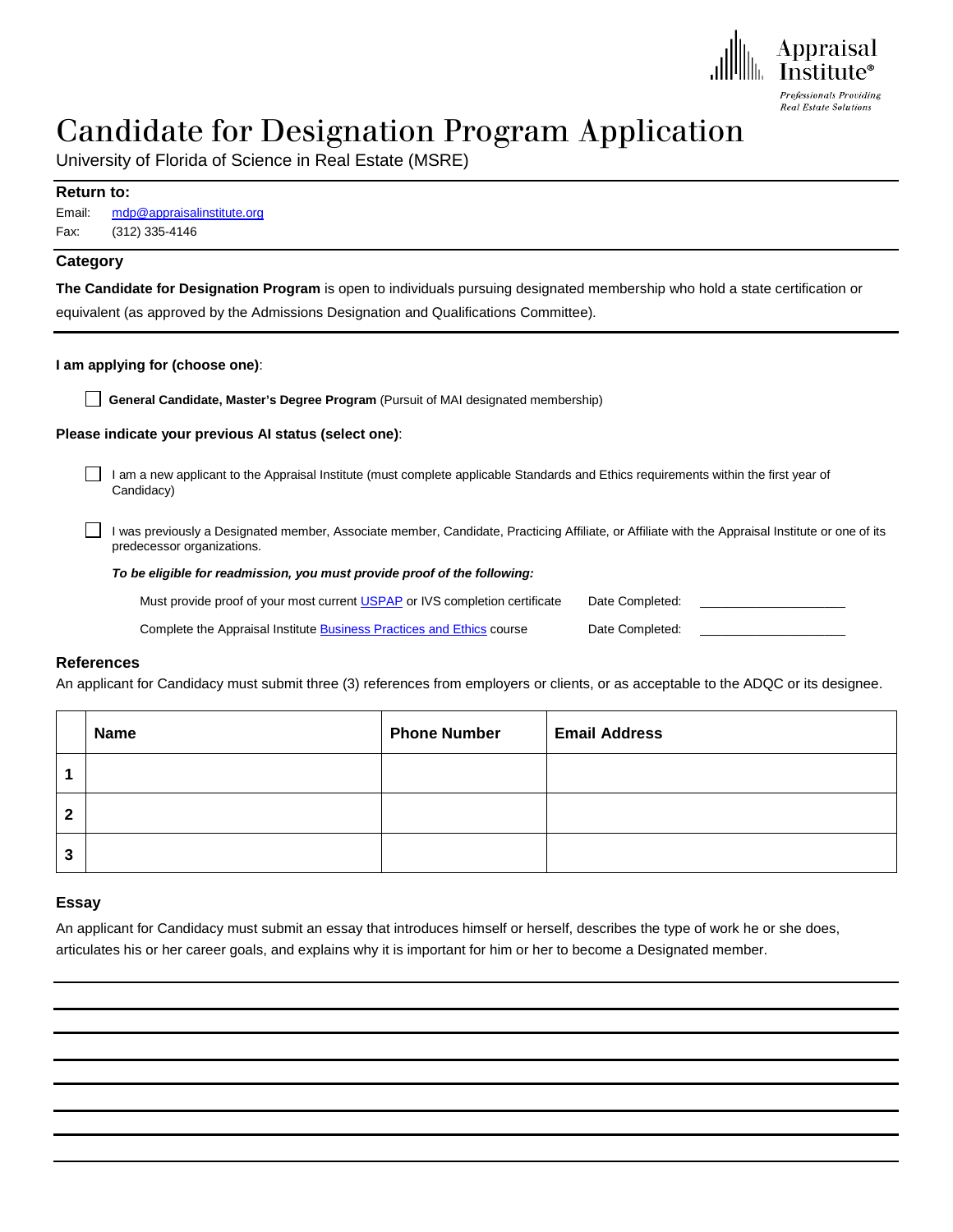| <b>Identification</b>                                                                                                    |                                                |                       |
|--------------------------------------------------------------------------------------------------------------------------|------------------------------------------------|-----------------------|
| <b>Preferred Mailing Address</b>                                                                                         | $\Box$ Home<br><b>Business</b><br>$\mathbf{I}$ |                       |
| Mr/Ms                                                                                                                    |                                                |                       |
| Last                                                                                                                     | First                                          | M.I.                  |
| Home Address                                                                                                             | City/State or Country/Zip                      | Home Phone            |
| Company Name                                                                                                             | Title                                          | <b>Business Phone</b> |
| <b>Business Address</b>                                                                                                  | City/State or Country/Zip                      | Cell Phone            |
| E-mail                                                                                                                   | Fax                                            | Date of Birth         |
| $\mathbf{a}$ and the state of the state $\mathbf{a}$ and $\mathbf{a}$ and $\mathbf{a}$ and $\mathbf{a}$ and $\mathbf{a}$ |                                                |                       |

Anticipated Master's Degree Graduation Date

# *YES, Sign Me Up For PAPERLESS Future Invoices Via Email*

### **Good Moral Character**

Candidates of the Appraisal Institute must have good moral character, which is honesty, truthfulness, and respect for the law. Please answer the following questions:

1) Are you currently the subject of a pending criminal proceeding, or have you ever been convicted of any criminal offense, either misdemeanor or felony?

 $\Box$  Yes  $\Box$  No

- 2) Are you currently the subject of any regulatory proceedings, or have you ever been disciplined, or had a license, certification, or registration suspended, revoked, or denied by a regulatory agency?  $\Box$  Yes  $\Box$  No
- 3) Are you currently the subject of a civil proceeding in which you are alleged to have acted or failed to act in a manner reflecting negatively on your honesty, truthfulness, or respect for the law, or have you ever been the subject of a civil proceeding in which a finding has been made that reflects negatively on your honesty, truthfulness, or respect for the law?

 $\Box$  Yes  $\Box$  No

*If the answer to any of the above questions is "Yes," please attach a full description and copies of the official documents setting forth the allegations (e.g., indictment, complaint) and the results of the proceedings (e.g., judgment, decision).*

**Next Page**